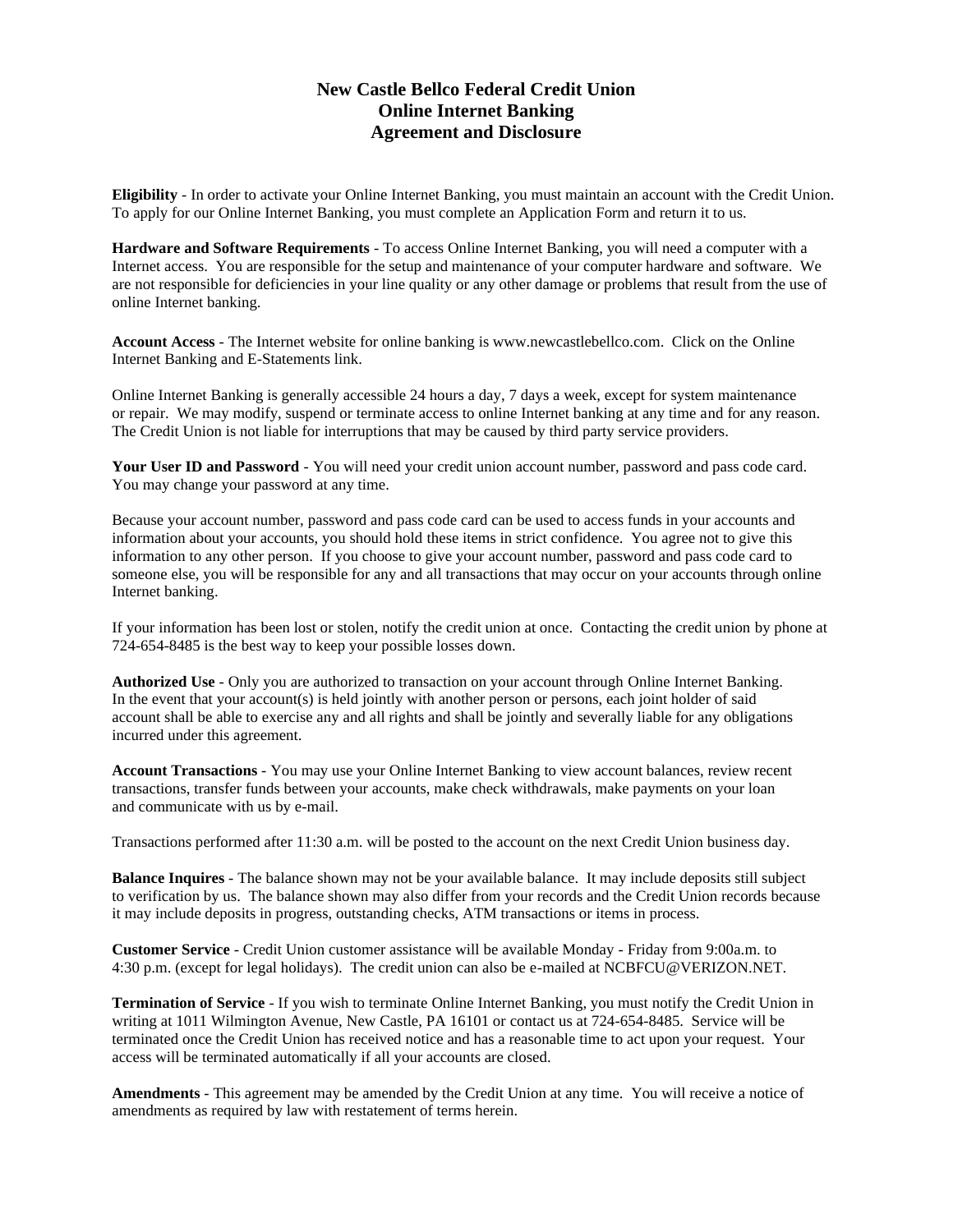**Liability for Failure to Make Transactions.** If we do not complete a transfer or transaction to or from your account on time or in the correct amount according to our agreement with you, we will be liable for your actual losses or damages, however, there are some exceptions. We will not be liable, for instance:

- a. If, through no fault of ours, you do not have enough collected funds in your account to complete the transaction.
- b. If the online Internet banking system was not working properly and you knew about the breakdown when you started the transaction.
- c. If circumstances beyond our control (such as fire or flood) prevent the transaction, despite reasonable precautions that we have taken.
- d. If your account has been closed.
- e. If the User ID and password being used has been reported lost or stolen.
- f. There may be other exceptions stated in our agreement with you.

**Account Information Disclosure.** We will disclose information to third parties about your account or transactions you make where it is necessary in order to obtain Online Internet Banking or for completing the transactions.

**In case of Errors Or Questions** about your Online Internet Banking transactions relating to your checking or savings accounts(s):

> Telephone us at (724) 654-8485 or write: New Castle Bellco Federal Credit Union 1011 Wilmington Avenue ~ New Castle, Pennsylvania 16101

We must hear from you no later than 60 days after we sent you the **FIRST** statement on which the problem or error appeared.

- a. Tell us your name and account number.
- b. Describe the error or the transaction you are unsure about, and explain as clearly as you can why you believe it is an error or why you need more information; and
- c. Tell us the dollar amount of the suspected error.

If you tell us orally, we may require that you send us your inquiry in writing within 10 business days.

We will tell you the results of our investigation within 10 business days after we hear from you and will correct any error promptly. If we decide to do this, we will re-credit your account within 10 business days for the amount you think is in error, so that you will have the use of the money during the time it takes us to complete our investigation. We may take up to 45 days to investigate your inquiry. If we ask you to put your complaint or question in writing and we do not receive it within 10 business days, we may not re-credit your account. If we decide that there was no error, we will send you a written explanation within 3 business days after we finish our investigation. You may ask for copies of the documents that we used in our investigation.